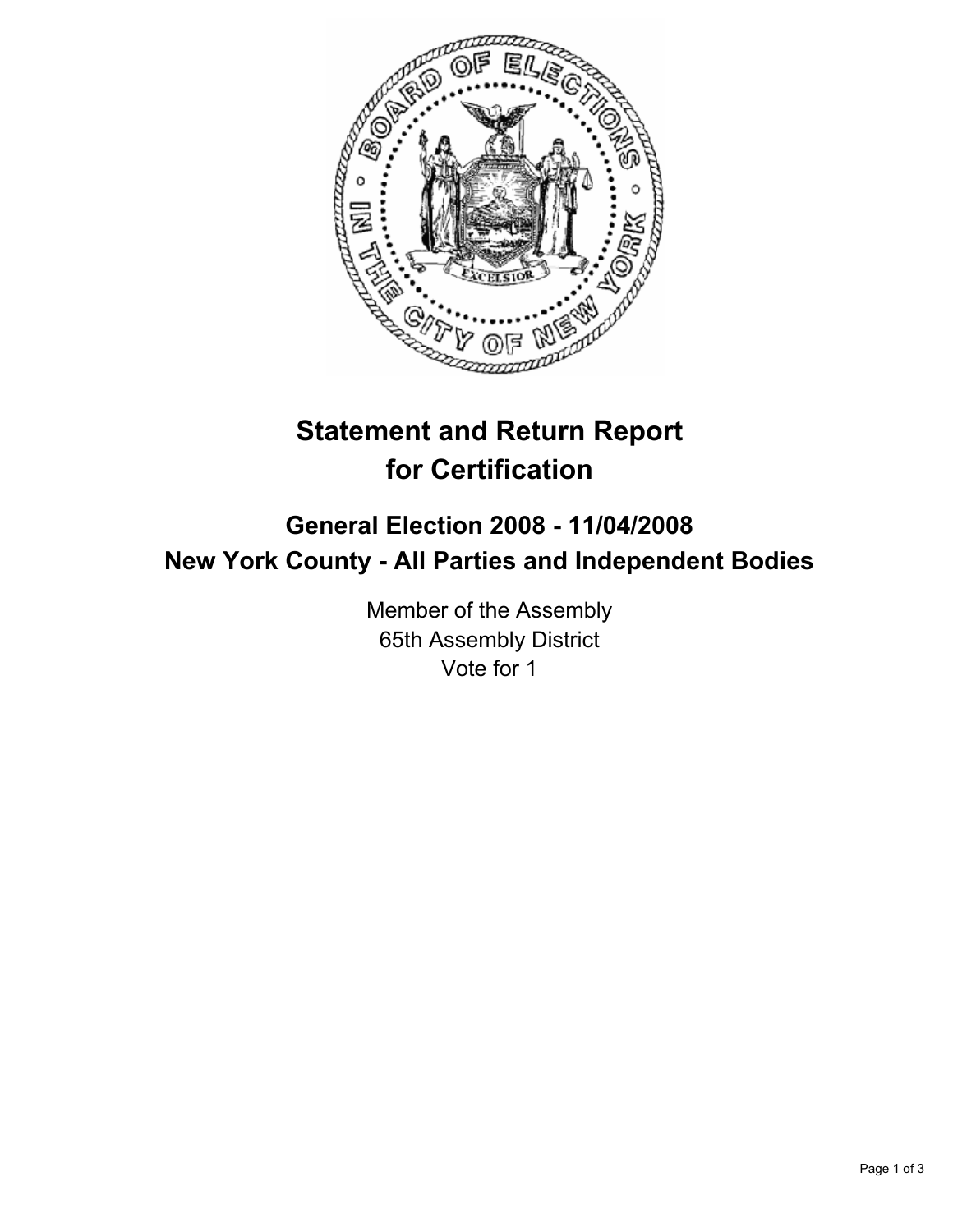

### **Assembly District 65**

| <b>PUBLIC COUNTER</b>              | 54,027 |
|------------------------------------|--------|
| <b>EMERGENCY</b>                   | 18     |
| ABSENTEE/MILITARY                  | 2,688  |
| <b>AFFIDAVIT</b>                   | 2,761  |
| <b>Total Ballots</b>               | 60,941 |
| MICAH Z KELLNER (DEMOCRATIC)       | 35,546 |
| GEORGIANA VIEST (REPUBLICAN)       | 11,629 |
| MICAH Z KELLNER (WORKING FAMILIES) | 1,126  |
| ELLIOT SPITZER (WRITE-IN)          |        |
| <b>Total Votes</b>                 | 48,302 |
| Unrecorded                         | 12,639 |